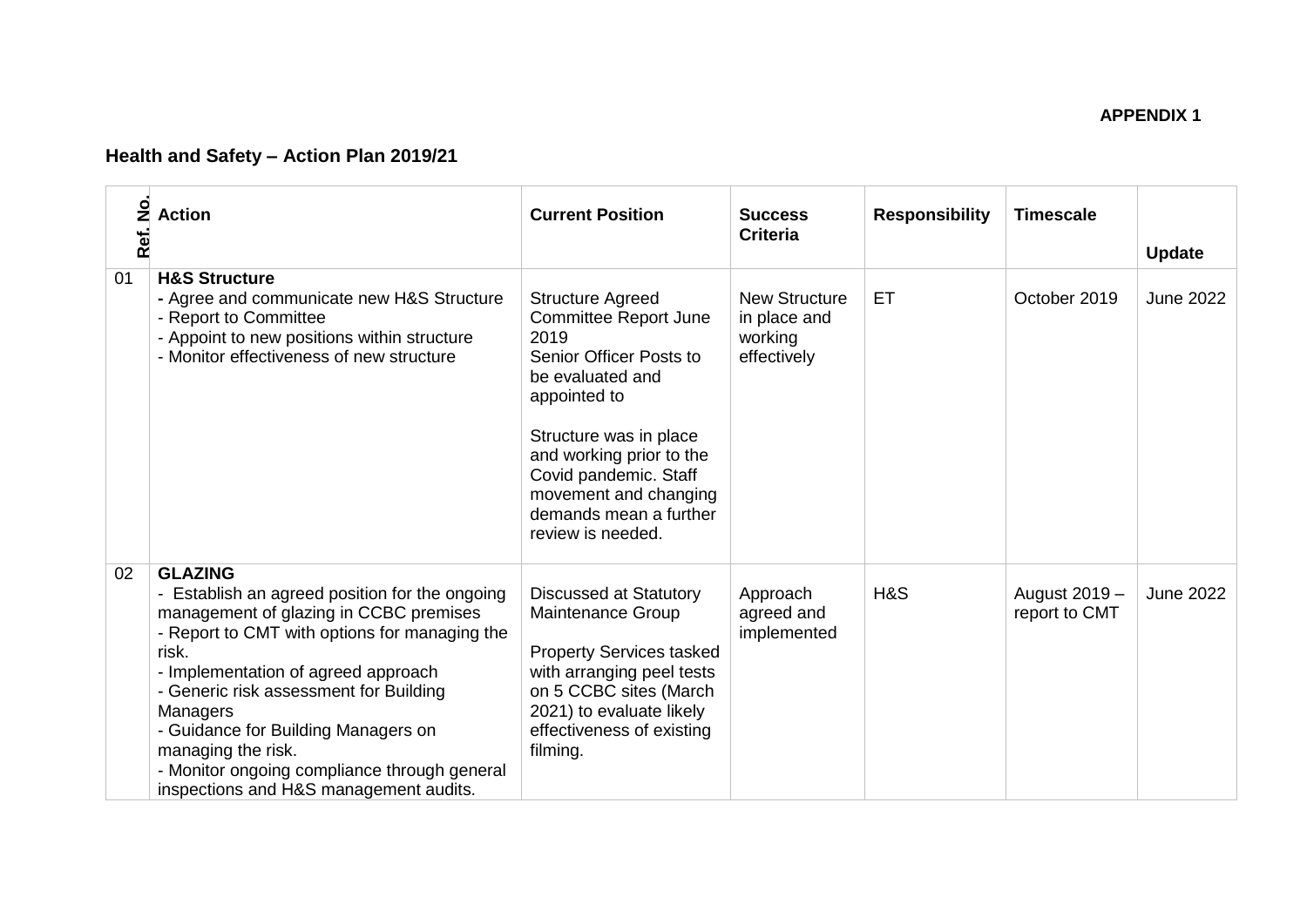|    |                                                                                                                                                                                                                                                                                                                                       | Report circulated to<br><b>Statutory Maintenance</b><br>Group. Further report will<br>be required following<br>outcome of peel tests.                                                                                                                                                                                                                                                                    |                                                                   |           |                  |                  |
|----|---------------------------------------------------------------------------------------------------------------------------------------------------------------------------------------------------------------------------------------------------------------------------------------------------------------------------------------|----------------------------------------------------------------------------------------------------------------------------------------------------------------------------------------------------------------------------------------------------------------------------------------------------------------------------------------------------------------------------------------------------------|-------------------------------------------------------------------|-----------|------------------|------------------|
| 03 | <b>Contractor Management</b><br>- Develop new guidance on contractor<br>management<br>- Review existing CDM guidance<br>- Arrange CDM training (Schools? Building<br>Managers?) to reflect staffing changes and as<br>a refresher.<br>- Monitor compliance through audit<br>programme.                                                | CDM guidance in place<br>Training provided 2015                                                                                                                                                                                                                                                                                                                                                          | Guidance in<br>place and<br>communicated<br>Training<br>delivered | H&S       | December<br>2019 | <b>June 2022</b> |
| 04 | <b>DISPLAY SCREEN EQUIPMENT</b><br>- Review DSE policy/CMA<br>- Re-establish process for DSE Assessments<br>(consider online assessment)<br>- DSE Training (online together with DSE<br>assessment?)<br>- Establish process for complex assessments<br>- Communicate new arrangements<br>- Monitor compliance through audit programme | Existing policy in place<br>Assessments via trained<br><b>DSE Assessors in</b><br>Service areas<br>Complex assessments<br>via H&S or private<br>contractor depending on<br>complexity<br>Draft policy written. On<br>hold as will need to<br>reflect any changes<br>required as a result of<br>agile working. Interim<br>guidance and video<br>produced to cover DSE<br>and homeworking during<br>covid. | Revised policy<br>approved and<br>effective                       | <b>RM</b> | April 2020       | <b>June 2022</b> |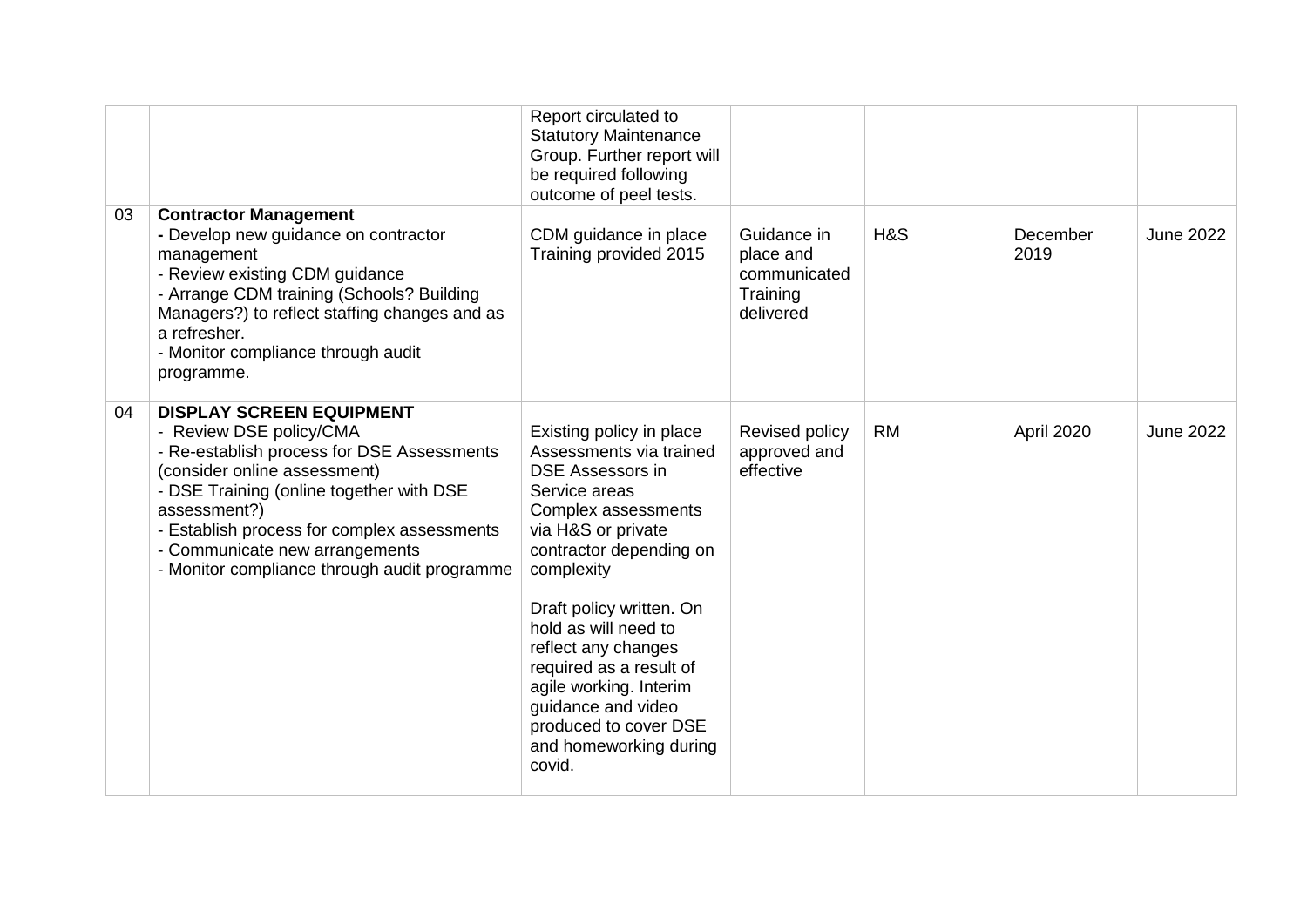| 05 | <b>RAMIS</b><br>- Add statutory tasks not currently on<br>RAMIS e.g. pressure vessels, hoists,<br>lightening conductors<br>- Discuss with BC/FM and Statutory<br>Maintenance Group as required plans,<br>implications and timescales before<br>activating tasks<br>- consider adding additional items to<br>RAMIS where there is a maintenance<br>requirement under PUWER but not a<br>specific legal requirement to test at set<br>intervals | Tasks already added<br><b>Migration to new RAMIS</b><br>database took place in<br>March 2021.<br><b>Review via Statutory</b><br>Maintenance Group<br>required of any further<br>tasks that may need<br>reporting via RAMIS.         | <b>RAMIS</b> used<br>for all statutory<br>tasks                                 | <b>AW</b> | April 2020 | <b>June 2022</b> |
|----|-----------------------------------------------------------------------------------------------------------------------------------------------------------------------------------------------------------------------------------------------------------------------------------------------------------------------------------------------------------------------------------------------------------------------------------------------|-------------------------------------------------------------------------------------------------------------------------------------------------------------------------------------------------------------------------------------|---------------------------------------------------------------------------------|-----------|------------|------------------|
| 06 | <b>Radiation Review</b><br>Review of internal competence<br>Audit programme of schools with<br>radiation sources<br>Review of training                                                                                                                                                                                                                                                                                                        | <b>Radiation Protection</b><br>Officer (RPO) training<br>took place 1/7/19<br><b>Schools with Radiation</b><br>sources provided written<br>confirmation of their<br>compliance January<br>2018<br>Audit of compliance<br>commenced. | <b>RPO Training</b><br>completed<br>Audit<br>completed<br>Training needs        | <b>BM</b> | April 2020 | April 2022       |
| 07 | <b>Sypol Review</b><br>Review of assessments current on<br>Sypol<br>Reduction of the number of live<br>assessments in line with the current<br>contract to 250                                                                                                                                                                                                                                                                                | Assessment review<br>underway<br>Number of assessments<br>reduced from approx.<br>700 to 360                                                                                                                                        | Sypol<br>assessments<br>current and<br>within numbers<br>Agreed<br>approach for | <b>AW</b> | April 2020 | March<br>2022    |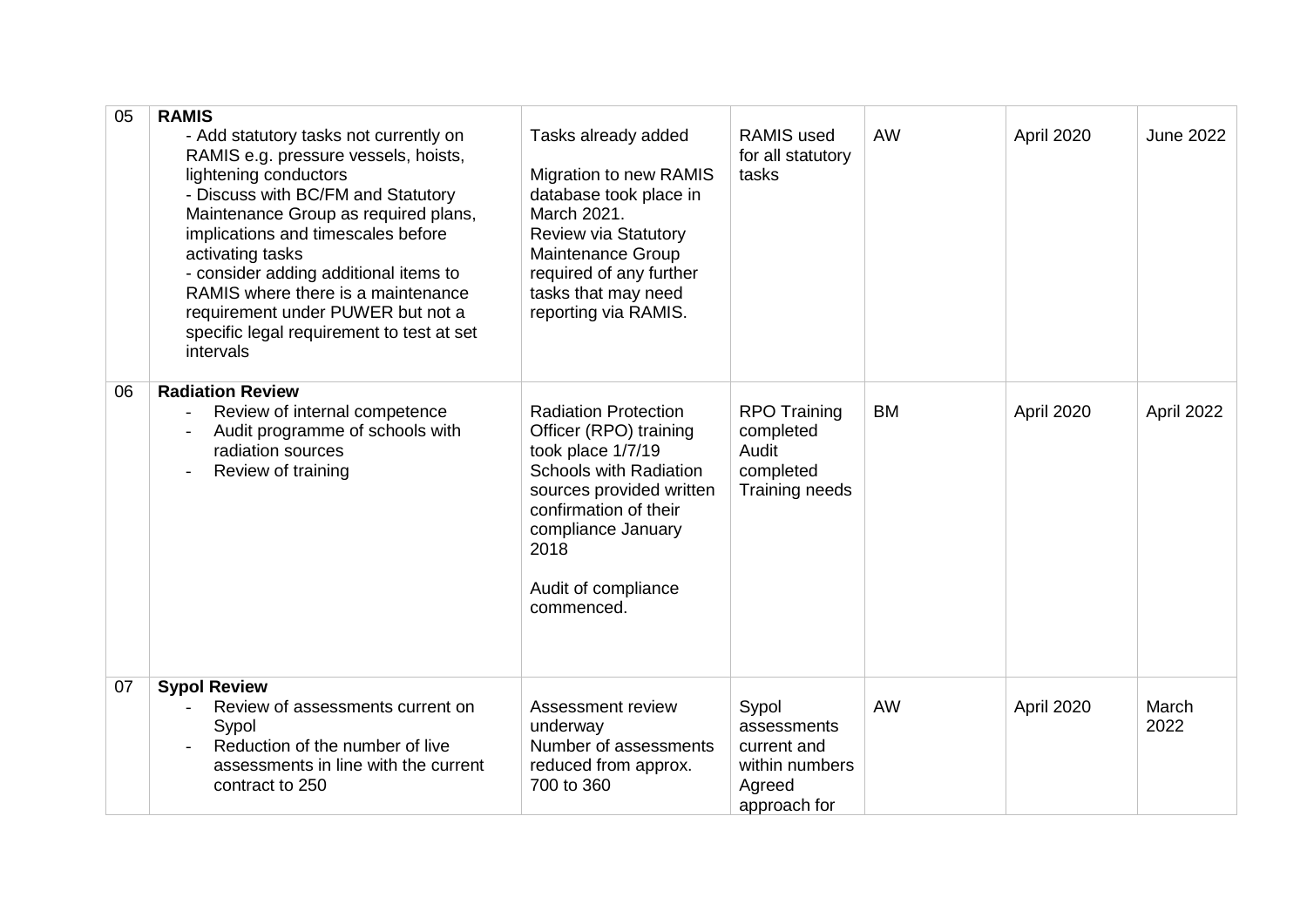|    | Consideration of how we use Sypol<br>moving forward in terms of cost benefit<br>and options                                                                                                                                                                                                                             | Work ongoing to:<br>reduce number of<br>assessments<br>consider future<br>use of sypol<br>system.                                                                                                                                                                                                                                                                                                                                                                                                                           | managing<br><b>COSHH</b><br>compliance                                                                                                      |     |            |  |
|----|-------------------------------------------------------------------------------------------------------------------------------------------------------------------------------------------------------------------------------------------------------------------------------------------------------------------------|-----------------------------------------------------------------------------------------------------------------------------------------------------------------------------------------------------------------------------------------------------------------------------------------------------------------------------------------------------------------------------------------------------------------------------------------------------------------------------------------------------------------------------|---------------------------------------------------------------------------------------------------------------------------------------------|-----|------------|--|
| 08 | <b>VEHICLE/PEDESTRIAN SAFETY</b><br>- Revise Inspection Checklist & Risk<br>Assessment for traffic management on<br><b>CCBC</b> sites<br>- Target high risk premises e.g. those with<br>introduced traffic management risks and<br>support with completion of risk<br>assessments<br>- Audit % across each Directorate. | Revised checklist in<br>place<br>Programme of high risk<br>premises has<br>commenced<br>2 e-mails to school<br>reminding of need to<br>review RA and manage<br>risk.<br><b>SLA Officers working</b><br>with schools to<br>School traffic<br>management RA's in<br>place and being<br>reviewed. Small number<br>of high-risk schools<br>being supported with<br>joint approach and<br>observations with<br><b>Education. Some visits</b><br>and recommendations<br>commenced pre-covid.<br>Programme needs to<br>recommence. | Traffic<br>management<br>risk<br>assessments<br>in place for all<br>sites with<br>onsite traffic<br>management<br>Arrangements<br>effective | H&S | April 2020 |  |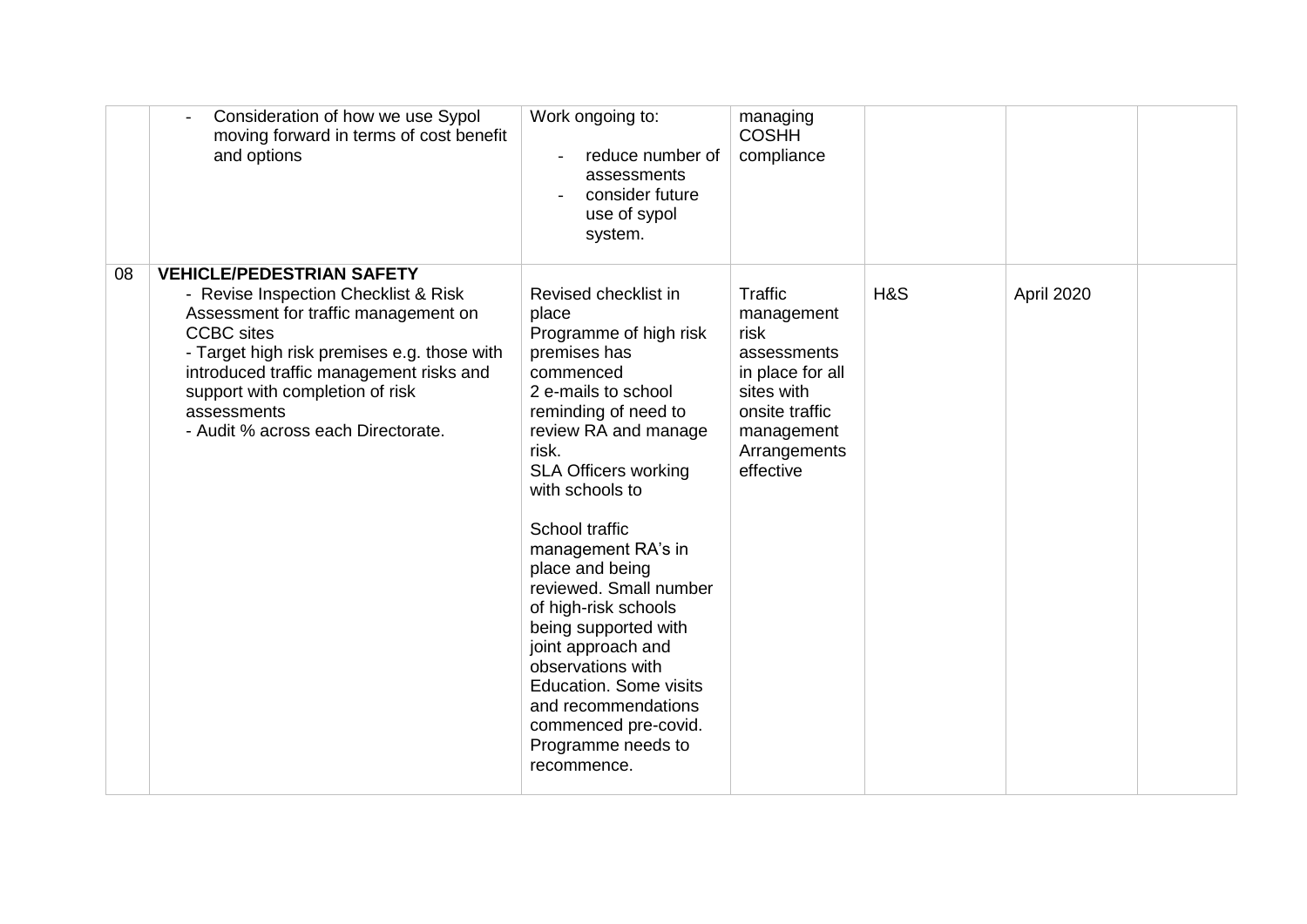| 09 | <b>Directorate Action Plans</b><br>Develop directorate action plans setting<br>out work plan and priorities<br>Monitor progress against plan                                                                                                                                                                                                                                                                                          | Senior Officers to be<br>appointed to develop<br>plans<br>Recruitment complete<br>but changes to demands<br>due to covid mean plans<br>require review                                                                                                                                                                                                                                                                                                                                                                                        | Plans in place<br>and used to<br>improve health<br>and safety<br>standards                                       | H&S | December<br>2019 | March<br>2022 |
|----|---------------------------------------------------------------------------------------------------------------------------------------------------------------------------------------------------------------------------------------------------------------------------------------------------------------------------------------------------------------------------------------------------------------------------------------|----------------------------------------------------------------------------------------------------------------------------------------------------------------------------------------------------------------------------------------------------------------------------------------------------------------------------------------------------------------------------------------------------------------------------------------------------------------------------------------------------------------------------------------------|------------------------------------------------------------------------------------------------------------------|-----|------------------|---------------|
| 09 | <b>Employee Protection Register (EPR)</b><br><b>Review</b><br>- review those with access to database.<br>Write out to all employees with access<br>asking for conformation that they still<br>require access and their Managers name.<br>- Establish criteria involving Legal Services<br>for those individuals who are not notified<br>that they are on the Register<br>- Revise guidelines and procedure<br>- Use of Privacy Notice | <b>EPR Process review</b><br>underway<br>Write out to those with<br>access commencing<br><b>June 2019</b><br>Process agreed with<br>Legal for all cases where<br>the individual is not be<br>notified to be taken to<br><b>Exemptions Panel</b><br><b>Privacy Notice with</b><br><b>Information Unit</b><br>EPR review completed.<br>VAW Policy to be<br>reviewed, consulted<br>upon and along with<br>EPR reported to next<br>Corporate Health and<br>Safety Committee in<br>February 2022.<br>Revised Violence at<br>Work (VAW) policy and | <b>EPR</b><br>Procedure<br>revised<br><b>EPR Database</b><br>working<br>effectively with<br>access<br>controlled | H&S | October 2019     | April 2022    |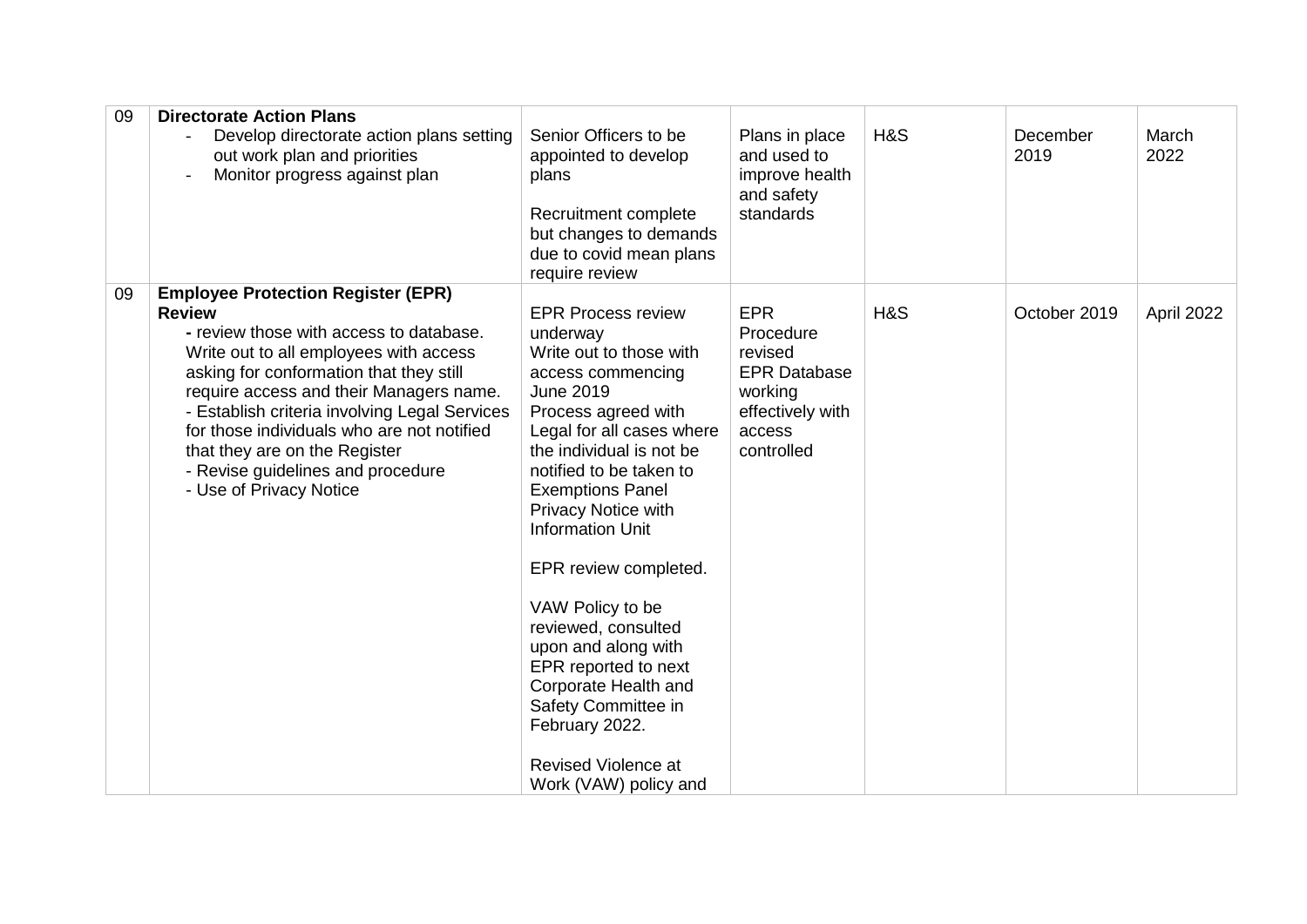|    |                                                                                                                                                                                                                                                                                                                                                                                                                                           | EPR process to be<br>communicated.                                                                                                                                                                                                                                                                                                                                                     |                                                                                 |     |                                                                      |               |
|----|-------------------------------------------------------------------------------------------------------------------------------------------------------------------------------------------------------------------------------------------------------------------------------------------------------------------------------------------------------------------------------------------------------------------------------------------|----------------------------------------------------------------------------------------------------------------------------------------------------------------------------------------------------------------------------------------------------------------------------------------------------------------------------------------------------------------------------------------|---------------------------------------------------------------------------------|-----|----------------------------------------------------------------------|---------------|
| 10 | <b>AUDIT SYSTEM</b><br>- Establish an audit system for all CCBC<br>premises based on a risk prioritised<br>programme.<br>- Risk band all Premises and implement a<br>rolling programme of audits.<br>- Generate audit reports and implement<br>escalation procedure for outstanding<br>actions across Authority.<br>- Monitor progress.                                                                                                   | Audits have commenced<br>on a risk basis<br>Work has started to<br>prioritise buildings<br>Audit system agreed and<br>audits commenced over<br><b>Summer 2021.</b>                                                                                                                                                                                                                     | Auditing<br>undertaken in<br>accordance<br>with agreed<br>plan                  | H&S | September<br>2019 for<br>prioritised list<br>Ongoing for<br>auditing |               |
| 11 | <b>ACCIDENT REPORTING &amp; INVESTIGATION</b><br>REVIEW ACCIDENT REPORTING POLICY<br><b>AND CMA</b><br>- Build in revised near miss reporting<br>arrangements<br>- Review training around accident<br>investigation - consider accident<br>investigation training for Managers and<br>also policy briefings<br>- Monitor effectiveness of policy<br>- Provide information and statistics to H&S<br>Committee as part of quarterly report. | Existing policy in place<br>which include near miss<br>reports<br>Revised Policy approved<br>and communicated to<br>Management Network.<br>Further communication<br>planned. H&S Training<br>Team working on video<br>to support with wider<br>communication of the<br>revised policy (briefing<br>sessions were originally<br>planned but have been<br>reconsidered due to<br>Covid). | Revised policy<br>in place<br>Increased<br>number of near<br>misses<br>reported | H&S | December<br>2019                                                     | March<br>2022 |